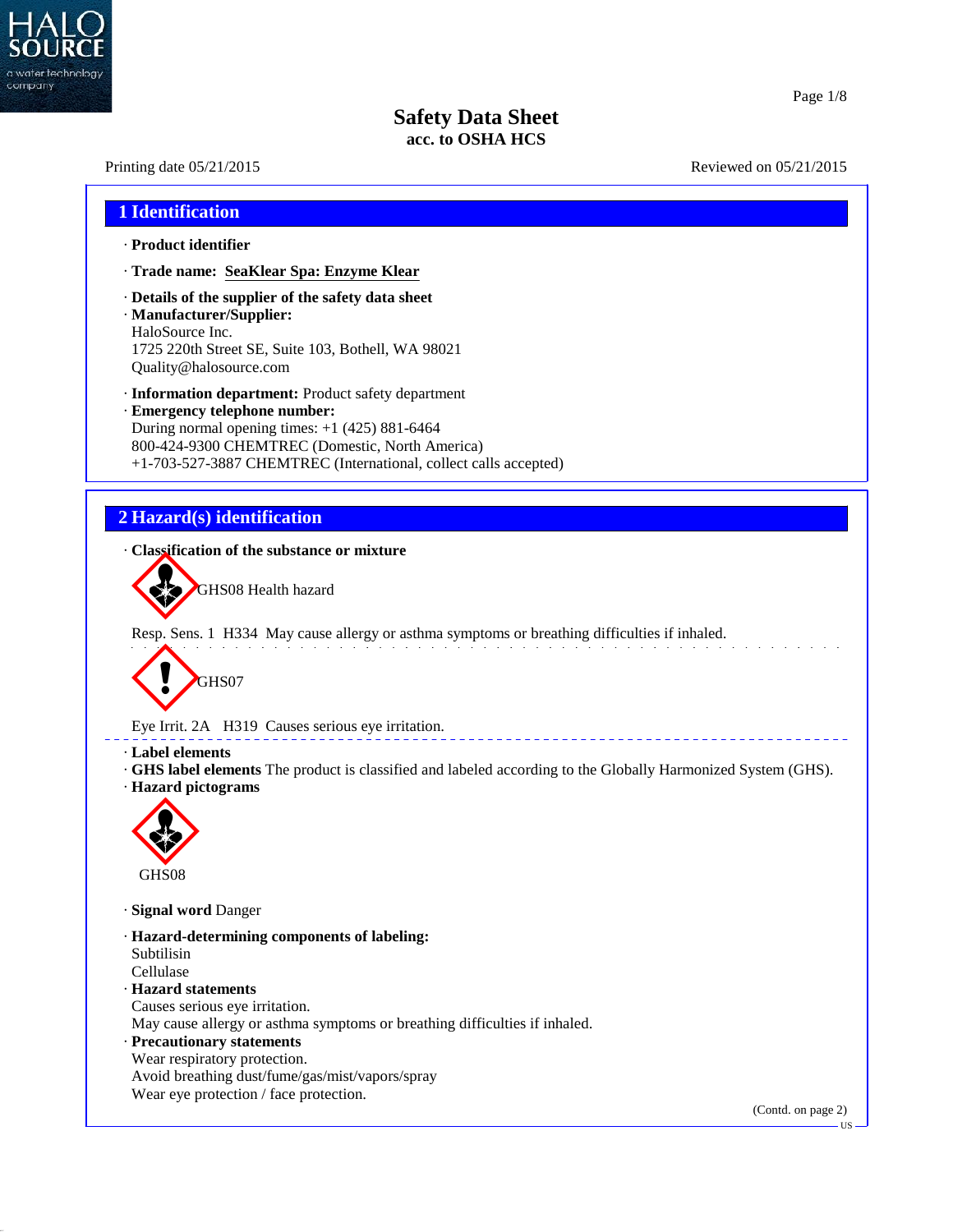Printing date  $05/21/2015$  Reviewed on  $05/21/2015$ 

#### **Trade name: SeaKlear Spa: Enzyme Klear**

(Contd. of page 1) If in eyes: Rinse cautiously with water for several minutes. Remove contact lenses, if present and easy to do. Continue rinsing.

If experiencing respiratory symptoms: Call a poison center/doctor.

Dispose of contents/container in accordance with local/regional/national/international regulations.

- · **Classification system:**
- · **NFPA ratings (scale 0 - 4)**

 $\left| \begin{array}{c} 1 \\ 0 \end{array} \right|$  Reactivity = 0  $\begin{array}{c} \text{Area} \\ \text{Fire} = 0 \end{array}$  $Health = 1$ 

#### · **HMIS-ratings (scale 0 - 4)**

 HEALTH FIRE REACTIVITY  $\boxed{0}$  Reactivity = 0  $\mathbf{H}$  Health = \*1  $\bullet$  Fire = 0

#### · **Other hazards**

- · **Results of PBT and vPvB assessment**
- · **PBT:** Not applicable.
- · **vPvB:** Not applicable.

#### **3 Composition/information on ingredients**

· **Chemical characterization: Mixtures**

· **Description:** Mixture of the substances listed below with nonhazardous additions.

· **Dangerous components:**

9014-01-1 Subtilisin

9012-54-8 Cellulase

## **4 First-aid measures**

- · **Description of first aid measures**
- · **After inhalation:** Supply fresh air;consult doctor in case of complaints.
- · **After skin contact:** Generally the product does not irritate the skin.
- · **After eye contact:** Rinse opened eye for several minutes under running water.
- · **After swallowing:** If symptoms persist consult doctor.
- · **Information for doctor:**
- · **Most important symptoms and effects, both acute and delayed** No further relevant information available.
- · **Indication of any immediate medical attention and special treatment needed**

No further relevant information available.

### **5 Fire-fighting measures**

· **Extinguishing media**

40.2.7

- · **Suitable extinguishing agents:**
- CO2, extinguishing powder or water spray. Fight larger fires with water spray or alcohol resistant foam.
- · **Special hazards arising from the substance or mixture** No further relevant information available.

(Contd. on page 3)

US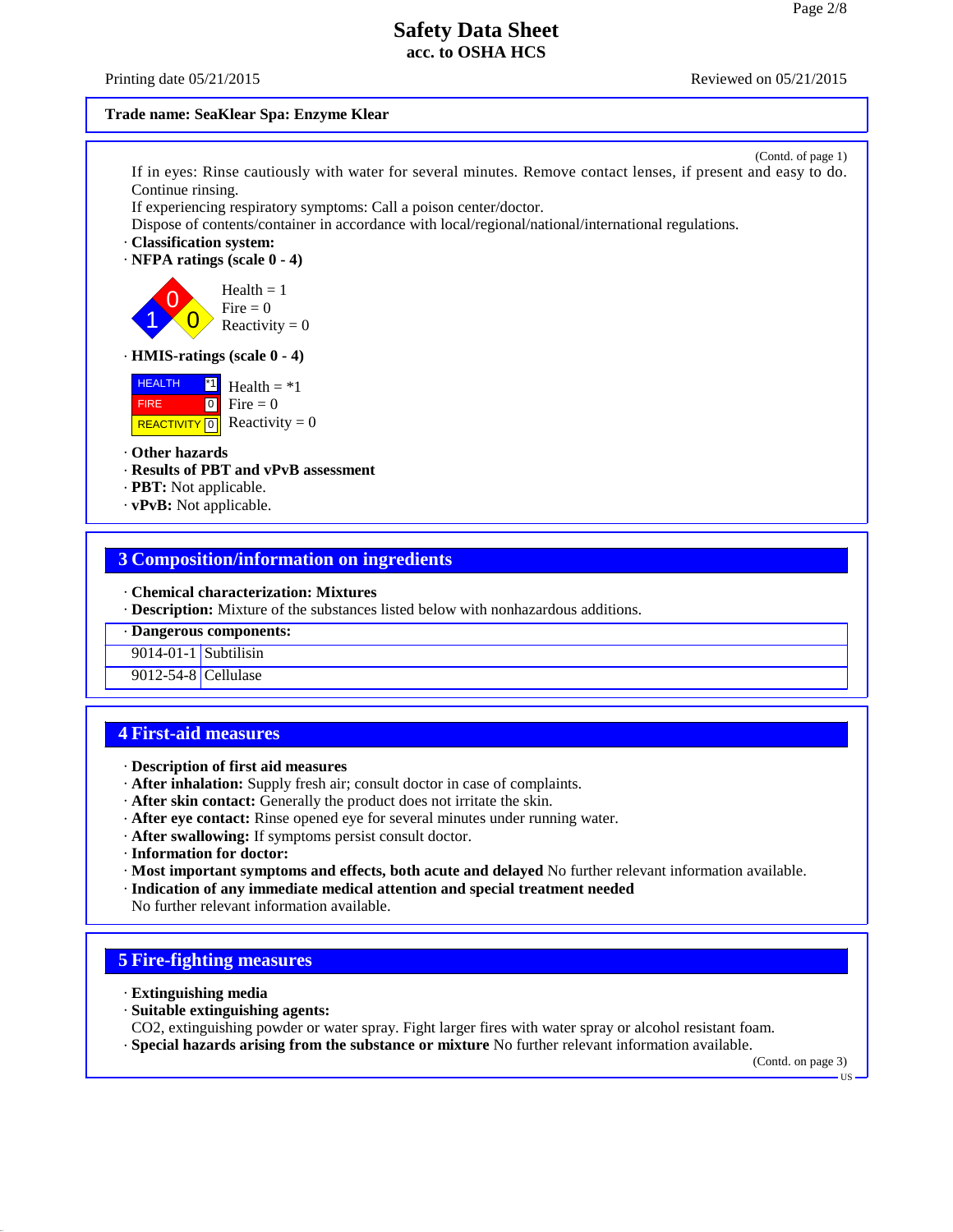Printing date  $05/21/2015$  Reviewed on  $05/21/2015$ 

(Contd. of page 2)

#### **Trade name: SeaKlear Spa: Enzyme Klear**

· **Advice for firefighters**

· **Protective equipment:** No special measures required.

## **6 Accidental release measures**

- · **Personal precautions, protective equipment and emergency procedures** Not required.
- · **Environmental precautions:** Do not allow to enter sewers/ surface or ground water.
- · **Methods and material for containment and cleaning up:**
- Absorb with liquid-binding material (sand, diatomite, acid binders, universal binders, sawdust). Dispose contaminated material as waste according to item 13.
- Ensure adequate ventilation.
- · **Reference to other sections**
- See Section 7 for information on safe handling.
- See Section 8 for information on personal protection equipment.

See Section 13 for disposal information.

## **7 Handling and storage**

· **Handling:**

· **Precautions for safe handling**

Ensure good ventilation/exhaustion at the workplace.

Prevent formation of aerosols.

· **Information about protection against explosions and fires:** No special measures required.

- · **Conditions for safe storage, including any incompatibilities**
- · **Storage:**

40.2.7

- · **Requirements to be met by storerooms and receptacles:** No special requirements.
- · **Information about storage in one common storage facility:** Not required.
- · **Further information about storage conditions:** None.
- · **Specific end use(s)** No further relevant information available.

## **8 Exposure controls/personal protection**

- · **Additional information about design of technical systems:** No further data; see item 7.
- · **Control parameters**

| Components with limit values that require monitoring at the workplace:                    |                                                                                                                       |  |  |  |
|-------------------------------------------------------------------------------------------|-----------------------------------------------------------------------------------------------------------------------|--|--|--|
| 9014-01-1 Subtilisin                                                                      |                                                                                                                       |  |  |  |
|                                                                                           | REL Short-term value: $0.00006*$ mg/m <sup>3</sup>                                                                    |  |  |  |
|                                                                                           | $*60$ -min                                                                                                            |  |  |  |
|                                                                                           | TLV Ceiling limit value: $0.00006$ mg/m <sup>3</sup>                                                                  |  |  |  |
|                                                                                           | as 100% crystalline active pure enzyme                                                                                |  |  |  |
| Additional information: The lists that were valid during the creation were used as basis. |                                                                                                                       |  |  |  |
| <b>Exposure controls</b>                                                                  |                                                                                                                       |  |  |  |
|                                                                                           | · Personal protective equipment:                                                                                      |  |  |  |
| · General protective and hygienic measures:                                               |                                                                                                                       |  |  |  |
|                                                                                           | Keep away from foodstuffs, beverages and feed.                                                                        |  |  |  |
|                                                                                           | Wash hands before breaks and at the end of work.                                                                      |  |  |  |
|                                                                                           | $\cdot$ Breathing equipment:                                                                                          |  |  |  |
|                                                                                           | In case of brief exposure or low pollution use respiratory filter device. In case of intensive or longer exposure use |  |  |  |
|                                                                                           | respiratory protective device that is independent of circulating air.                                                 |  |  |  |

US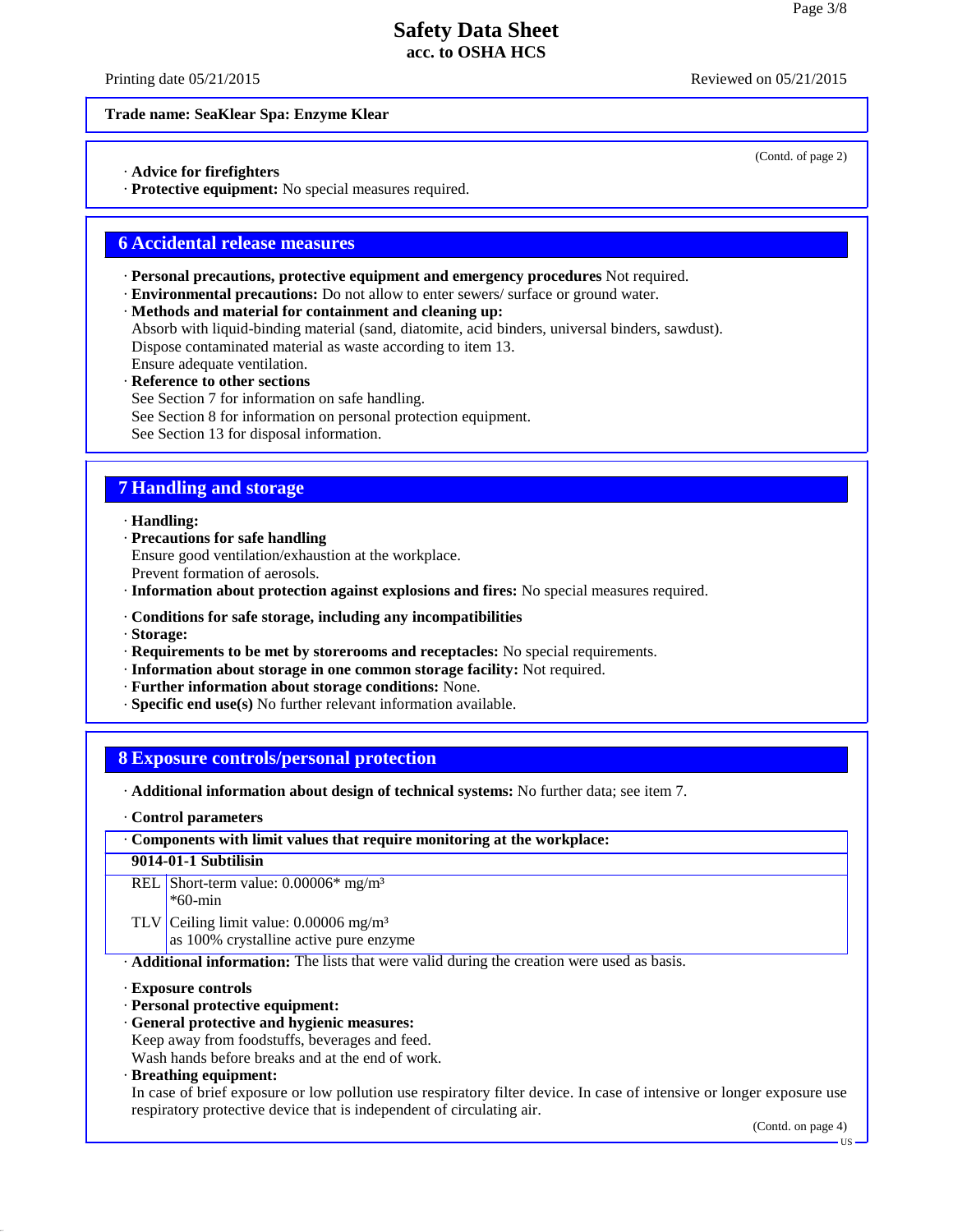Printing date  $0.05/21/2015$  Reviewed on  $0.05/21/2015$ 

(Contd. of page 3)

#### **Trade name: SeaKlear Spa: Enzyme Klear**

#### · **Protection of hands:**

The glove material has to be impermeable and resistant to the product/ the substance/ the preparation.

Due to missing tests no recommendation to the glove material can be given for the product/ the preparation/ the chemical mixture.

Selection of the glove material on consideration of the penetration times, rates of diffusion and the degradation · **Material of gloves**

40.2.7

The selection of the suitable gloves does not only depend on the material, but also on further marks of quality and varies from manufacturer to manufacturer. As the product is a preparation of several substances, the resistance of the glove material can not be calculated in advance and has therefore to be checked prior to the application.

#### · **Penetration time of glove material**

The exact break through time has to be found out by the manufacturer of the protective gloves and has to be observed.

· **Eye protection:** Goggles recommended during refilling.

| <b>9 Physical and chemical properties</b>                  |                                               |  |  |  |  |
|------------------------------------------------------------|-----------------------------------------------|--|--|--|--|
| · Information on basic physical and chemical properties    |                                               |  |  |  |  |
| <b>General Information</b>                                 |                                               |  |  |  |  |
| $\cdot$ Appearance:                                        |                                               |  |  |  |  |
| Form:                                                      | Liquid                                        |  |  |  |  |
| Color:                                                     | Light brown                                   |  |  |  |  |
| · Odor:                                                    | Product specific                              |  |  |  |  |
| Odour threshold:                                           | Not determined.                               |  |  |  |  |
| $\cdot$ pH-value at 20 °C (68 °F):                         | 6                                             |  |  |  |  |
| Change in condition                                        |                                               |  |  |  |  |
| <b>Melting point/Melting range:</b>                        | Undetermined.                                 |  |  |  |  |
| <b>Boiling point/Boiling range:</b>                        | 100 °C (212 °F)                               |  |  |  |  |
| · Flash point:                                             | Not applicable.                               |  |  |  |  |
| · Flammability (solid, gaseous):                           | Not applicable.                               |  |  |  |  |
| · Ignition temperature:                                    |                                               |  |  |  |  |
| <b>Decomposition temperature:</b>                          | Not determined.                               |  |  |  |  |
| · Auto igniting:                                           | Product is not selfigniting.                  |  |  |  |  |
| Danger of explosion:                                       | Product does not present an explosion hazard. |  |  |  |  |
| · Explosion limits:                                        |                                               |  |  |  |  |
| Lower:                                                     | Not determined.                               |  |  |  |  |
| <b>Upper:</b>                                              | Not determined.                               |  |  |  |  |
| $\cdot$ Vapor pressure at 20 °C (68 °F):                   | 23 hPa (17 mm Hg)                             |  |  |  |  |
| $\cdot$ Density at 20 °C (68 °F):                          | 1.0381 g/cm <sup>3</sup> (8.663 lbs/gal)      |  |  |  |  |
| · Relative density                                         | Not determined.                               |  |  |  |  |
| · Vapour density                                           | Not determined.                               |  |  |  |  |
| · Evaporation rate                                         | Not determined.                               |  |  |  |  |
| · Solubility in / Miscibility with                         |                                               |  |  |  |  |
| Water:                                                     | Not miscible or difficult to mix.             |  |  |  |  |
| · Partition coefficient (n-octanol/water): Not determined. |                                               |  |  |  |  |
|                                                            | (Contd. on page 5)                            |  |  |  |  |

US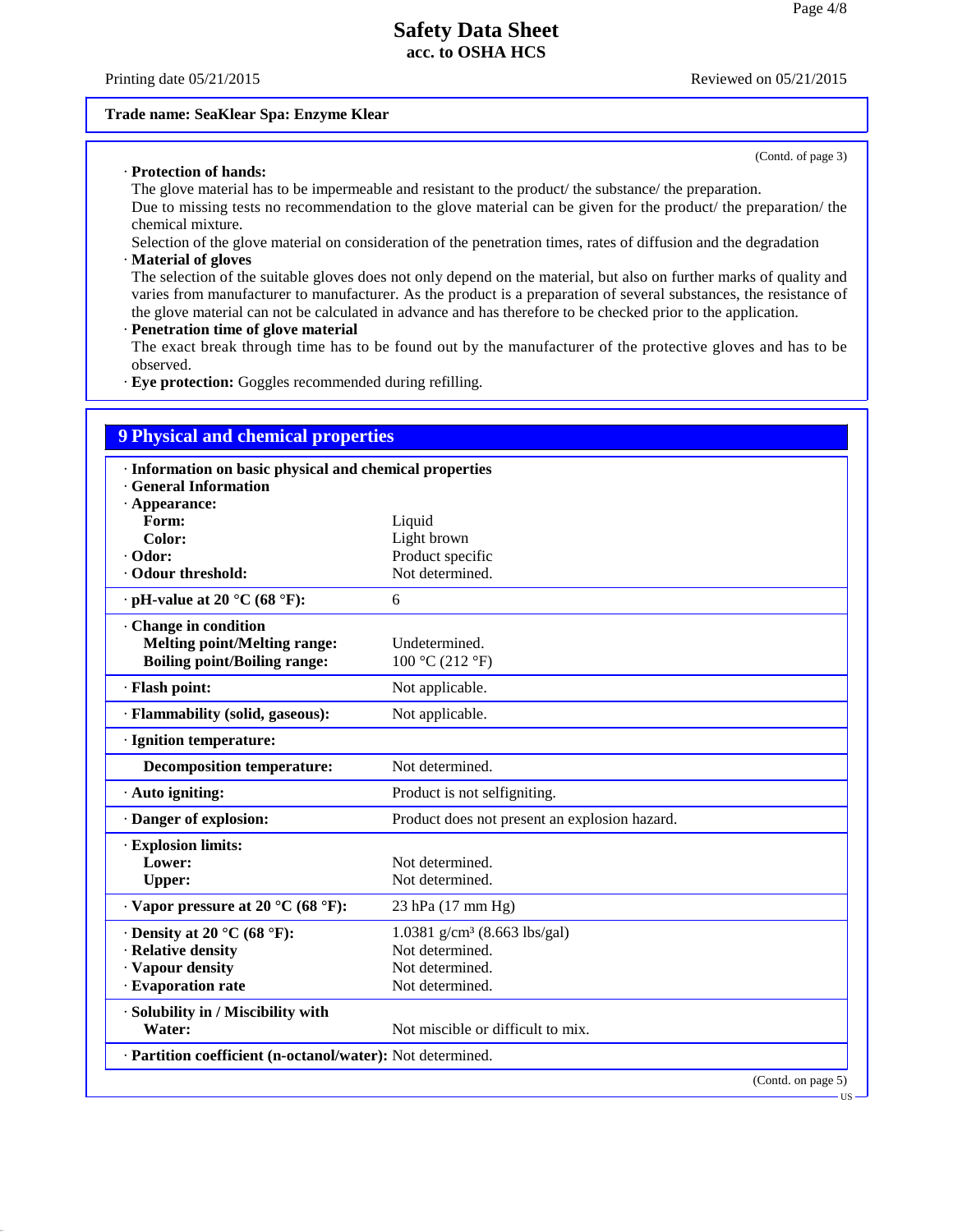Printing date  $05/21/2015$  Reviewed on  $05/21/2015$ 

#### **Trade name: SeaKlear Spa: Enzyme Klear**

|                                                |                                                     | (Contd. of page 4) |
|------------------------------------------------|-----------------------------------------------------|--------------------|
| · Viscosity:<br>Dynamic:<br>Kinematic:         | Not determined.<br>Not determined.                  |                    |
| · Solvent content:<br><b>Organic solvents:</b> | $0.0\%$                                             |                    |
| Solids content:<br><b>· Other information</b>  | 5.5 %<br>No further relevant information available. |                    |

## **10 Stability and reactivity**

· **Reactivity**

- · **Chemical stability**
- · **Thermal decomposition / conditions to be avoided:** No decomposition if used according to specifications.
- · **Possibility of hazardous reactions** No dangerous reactions known.
- · **Conditions to avoid** No further relevant information available.
- · **Incompatible materials:** No further relevant information available.
- · **Hazardous decomposition products:** No dangerous decomposition products known.

## **11 Toxicological information**

- · **Information on toxicological effects**
- · **Acute toxicity:**
- · **LD/LC50 values that are relevant for classification:**

#### **9014-01-1 Subtilisin**

Oral LD50 3700 mg/kg (rat)

- · **Primary irritant effect:**
- · **on the skin:** No irritant effect.
- · **on the eye:** No irritating effect.
- · **Sensitization:** Sensitization possible through inhalation.
- · **Additional toxicological information:**

The product shows the following dangers according to internally approved calculation methods for preparations: Harmful

#### · **Carcinogenic categories**

- · **IARC (International Agency for Research on Cancer)**
- None of the ingredients is listed.

· **NTP (National Toxicology Program)**

None of the ingredients is listed.

#### · **OSHA-Ca (Occupational Safety & Health Administration)**

None of the ingredients is listed.

## **12 Ecological information**

· **Toxicity**

40.2.7

- · **Aquatic toxicity:** No further relevant information available.
- · **Persistence and degradability** No further relevant information available.

(Contd. on page 6)

US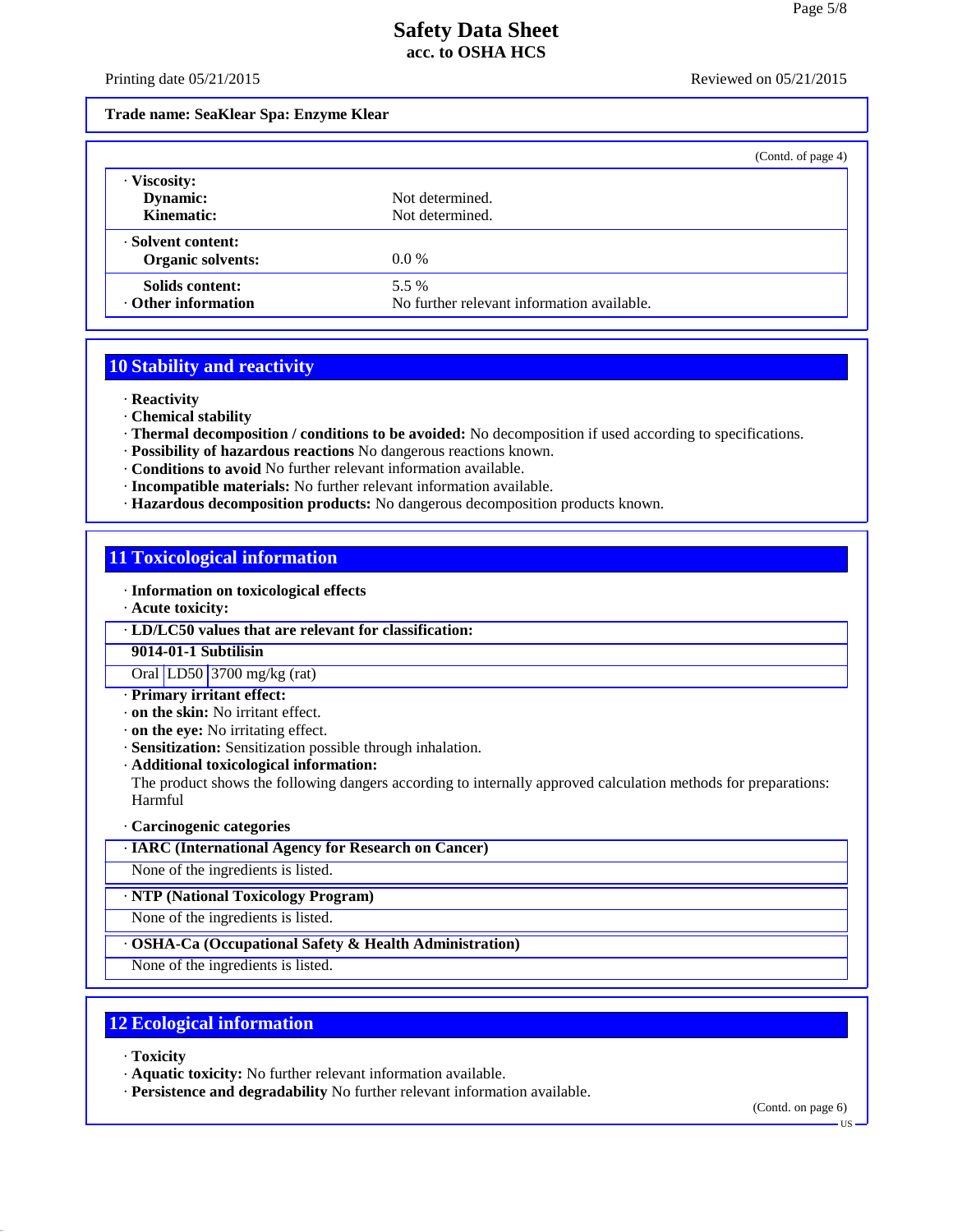Printing date  $0.05/21/2015$  Reviewed on  $0.05/21/2015$ 

#### **Trade name: SeaKlear Spa: Enzyme Klear**

(Contd. of page 5)

- · **Behavior in environmental systems:**
- · **Bioaccumulative potential** No further relevant information available.
- · **Mobility in soil** No further relevant information available.
- · **Additional ecological information:**
- · **General notes:**

Water hazard class 1 (Self-assessment): slightly hazardous for water

- Do not allow undiluted product or large quantities of it to reach ground water, water course or sewage system.
- · **Results of PBT and vPvB assessment**
- · **PBT:** Not applicable.
- · **vPvB:** Not applicable.
- · **Other adverse effects** No further relevant information available.

#### **13 Disposal considerations**

- · **Waste treatment methods**
- · **Recommendation:**

Must not be disposed of together with household garbage. Do not allow product to reach sewage system.

- · **Uncleaned packagings:**
- · **Recommendation:** Disposal must be made according to official regulations.

| <b>14 Transport information</b>                                                   |                 |
|-----------------------------------------------------------------------------------|-----------------|
| <b>· UN-Number</b><br>· DOT, IMDG, IATA                                           | not regulated   |
| · UN proper shipping name<br>· DOT, IMDG, IATA                                    | not regulated   |
| Transport hazard class(es)                                                        |                 |
| · DOT, IMDG, IATA<br>Class                                                        | not regulated   |
| · Packing group<br>· DOT, IMDG, IATA                                              | not regulated   |
| · Environmental hazards:<br>· Marine pollutant:                                   | N <sub>0</sub>  |
| · Special precautions for user                                                    | Not applicable. |
| Transport in bulk according to Annex II of<br><b>MARPOL73/78 and the IBC Code</b> | Not applicable. |
| · UN "Model Regulation":                                                          |                 |

## **15 Regulatory information**

· **Safety, health and environmental regulations/legislation specific for the substance or mixture** · **Sara**

· **Section 355 (extremely hazardous substances):**

None of the ingredients is listed.

40.2.7

(Contd. on page 7)

US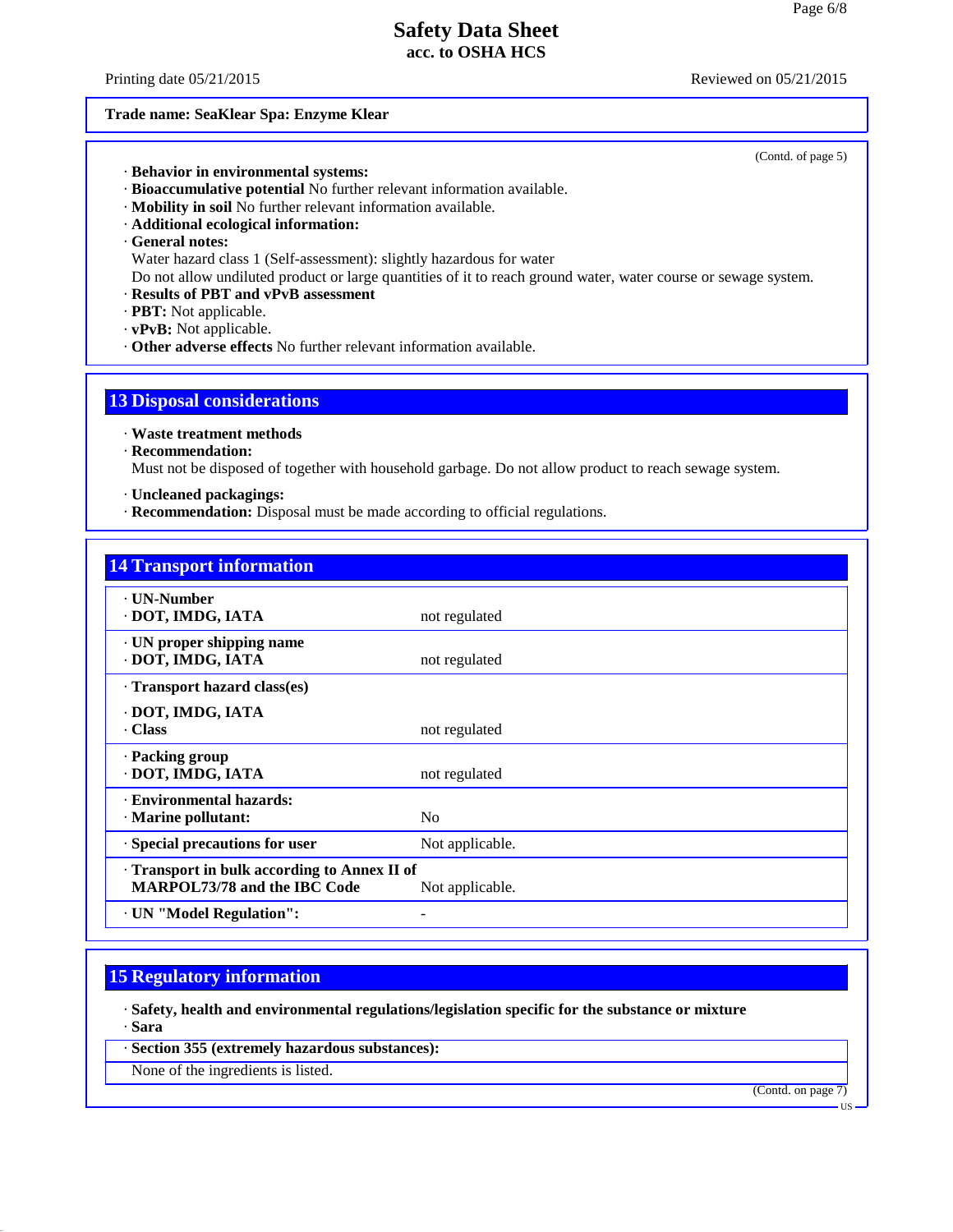Printing date  $05/21/2015$  Reviewed on  $05/21/2015$ 

**Trade name: SeaKlear Spa: Enzyme Klear**

(Contd. of page 6)

| · Section 313 (Specific toxic chemical listings): |
|---------------------------------------------------|
| None of the ingredients is listed.                |

· **TSCA (Toxic Substances Control Act):**

All ingredients are listed.

· **Proposition 65**

· **Chemicals known to cause cancer:**

None of the ingredients is listed.

· **Chemicals known to cause reproductive toxicity for females:**

None of the ingredients is listed.

· **Chemicals known to cause reproductive toxicity for males:**

None of the ingredients is listed.

· **Chemicals known to cause developmental toxicity:**

None of the ingredients is listed.

· **Carcinogenic categories**

· **EPA (Environmental Protection Agency)**

None of the ingredients is listed.

· **TLV (Threshold Limit Value established by ACGIH)**

None of the ingredients is listed.

· **NIOSH-Ca (National Institute for Occupational Safety and Health)**

None of the ingredients is listed.

· **GHS label elements** The product is classified and labeled according to the Globally Harmonized System (GHS). · **Hazard pictograms**



· **Signal word** Danger

· **Hazard-determining components of labeling:**

Subtilisin

Cellulase

40.2.7

· **Hazard statements**

Causes serious eye irritation.

May cause allergy or asthma symptoms or breathing difficulties if inhaled.

· **Precautionary statements**

Wear respiratory protection.

Avoid breathing dust/fume/gas/mist/vapors/spray

Wear eye protection / face protection.

If in eyes: Rinse cautiously with water for several minutes. Remove contact lenses, if present and easy to do. Continue rinsing.

If experiencing respiratory symptoms: Call a poison center/doctor.

Dispose of contents/container in accordance with local/regional/national/international regulations.

· **Chemical safety assessment:** A Chemical Safety Assessment has not been carried out.

(Contd. on page 8)

 $\overline{\mathbf{u}}$   $\overline{\mathbf{v}}$